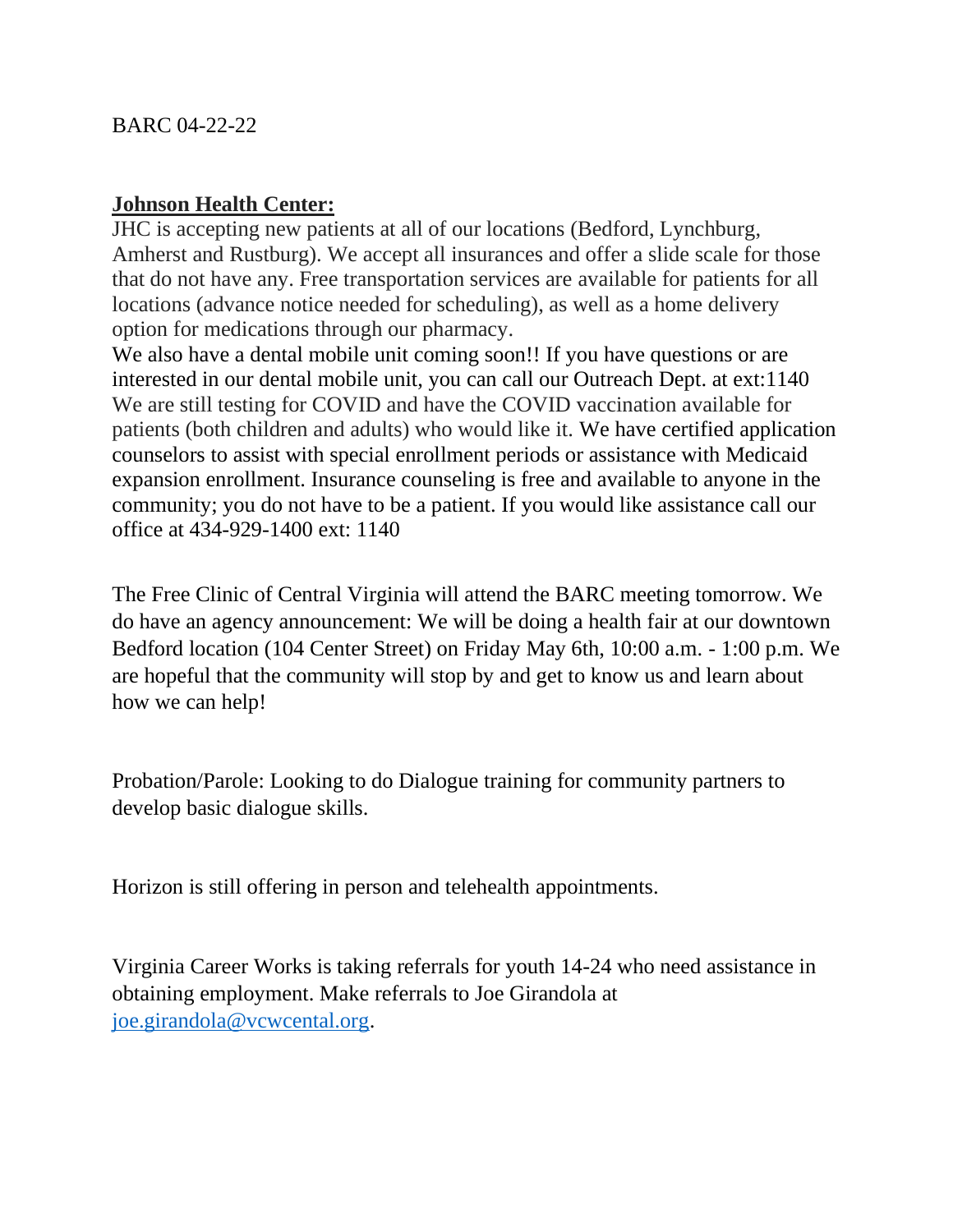Parks and Rec:

Saturday, April 23, 2022 there will be a Jazz Concert at Falling Creek Park at 5pm that is free. Munsey's Smoke Shack will also be on site with BBQ for sale.

Elderfest will be at the Bedford Moose Lodge May 5-7.

CVACL: They have a new community room that will be available in the next couple of weeks at the Lynchburg office. They are working to bring seniors back to their centers. The Montvale Center will be moving closer to town and the Moneta Center is looking for a bigger site.

Bedford Domestic Violence Center will be participating in the 24<sup>th</sup> District Domestic Violence Coalition Food Drive on Saturday, April 23, 2022 from 8-1 at Elba Butcher Shop.

East Lake Community Church: Currently building ball fields.

Smith Mountain Lake Christian Academy: Looking to expand the school as the classes are maxed out and there are waiting lists.

LACIL/DSS/Bedford County Public Schools/Parks and Rec:

Special Education Advisory Committee will be hosting a family event on Monday, May 9, 2022 from 11-3 at Falling Creek Park. This is targeted at families with children with disabilities. There will be resource tables as well as field day type activities for the children. Please contact Denise Kennedy at [denise.kennedy@dss.virginia.gov](about:blank) if your organization would like to participate.

Bedford County Public Schools

Family Engagement: Accepting applications on-line for Pre-K.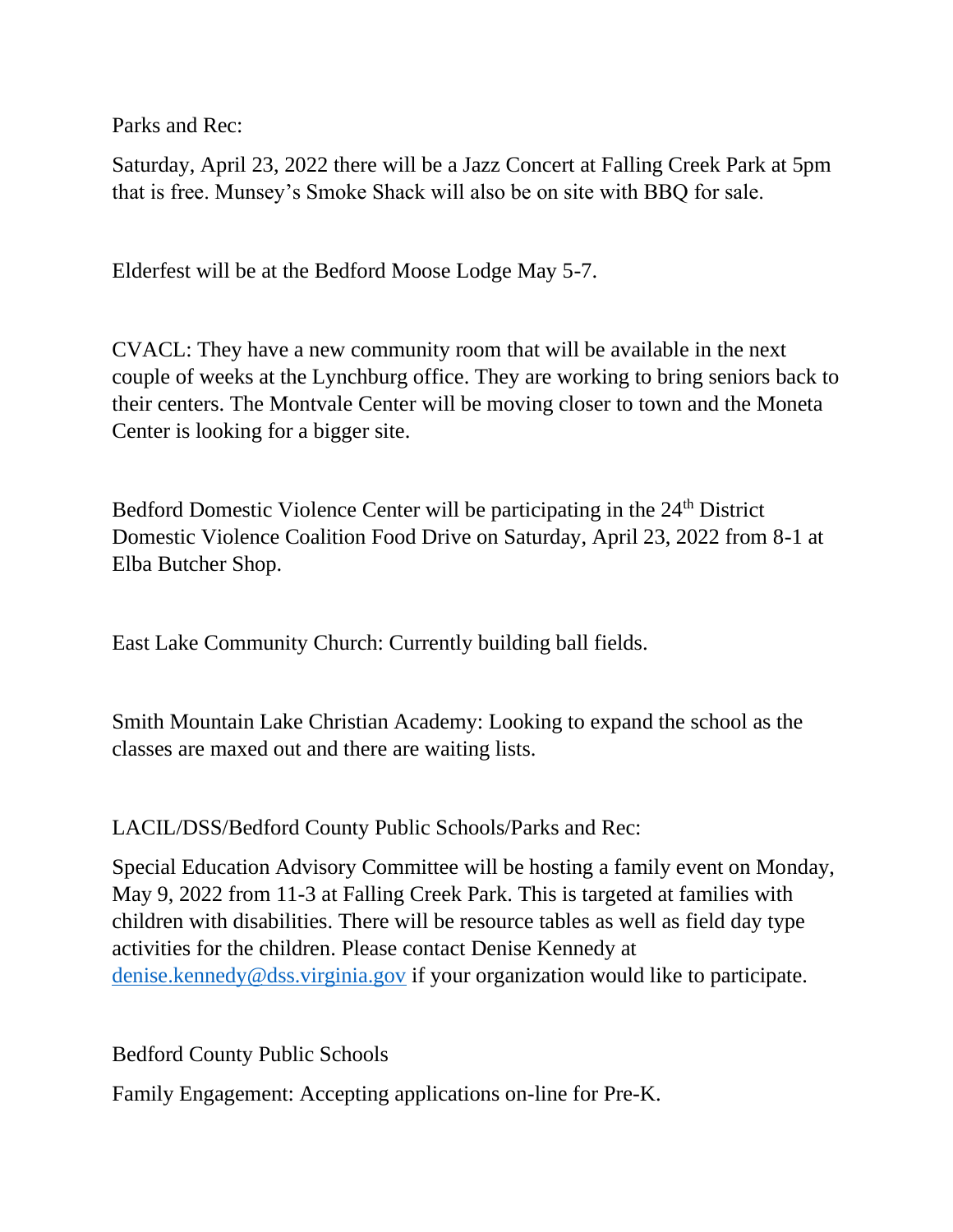GED and ESL (changing to English Language Acquisition ELA)

Bedford Community Health Foundation: May 16, 2022 will be the annual meeting at CVCC beginning at 8:30am with presentation starting at 9am with Bill Bass CEO of Bedford Hospital presenting. Spring Grants will be awarded.

Town of Bedford: August 2 will be National Night Out. LJ's Creations on South Street is a small business open in downtown Bedford.

The Town of Bedford turned 240 years old this week.

Patrick Henry Family Services: Wednesday April 27, 2022 from 12-1:30 at the Arc of Central Virginia will have Dr. Jennifer Owen discussing Compassion Fatigue. Please register.

Bedford Christian Ministries is in need of a Financial Director and Financial Aid Counselors. Contact Denise Kennedy at [denise.kennedy@dss.virginia.gov.](about:blank)

Bedford Get Together will have their annual awards recognizing the Non-profit, Government Agency, Business, and Individual that reflects the values of Bedford Get Together. Nominations are due May 15, 2022.

Bedrock Community Church will have 25 students working on Saturday, April 23, 2022 from 1-2:30pm working on community projects. Reach out to Kevin Cloran if you have something they can work on.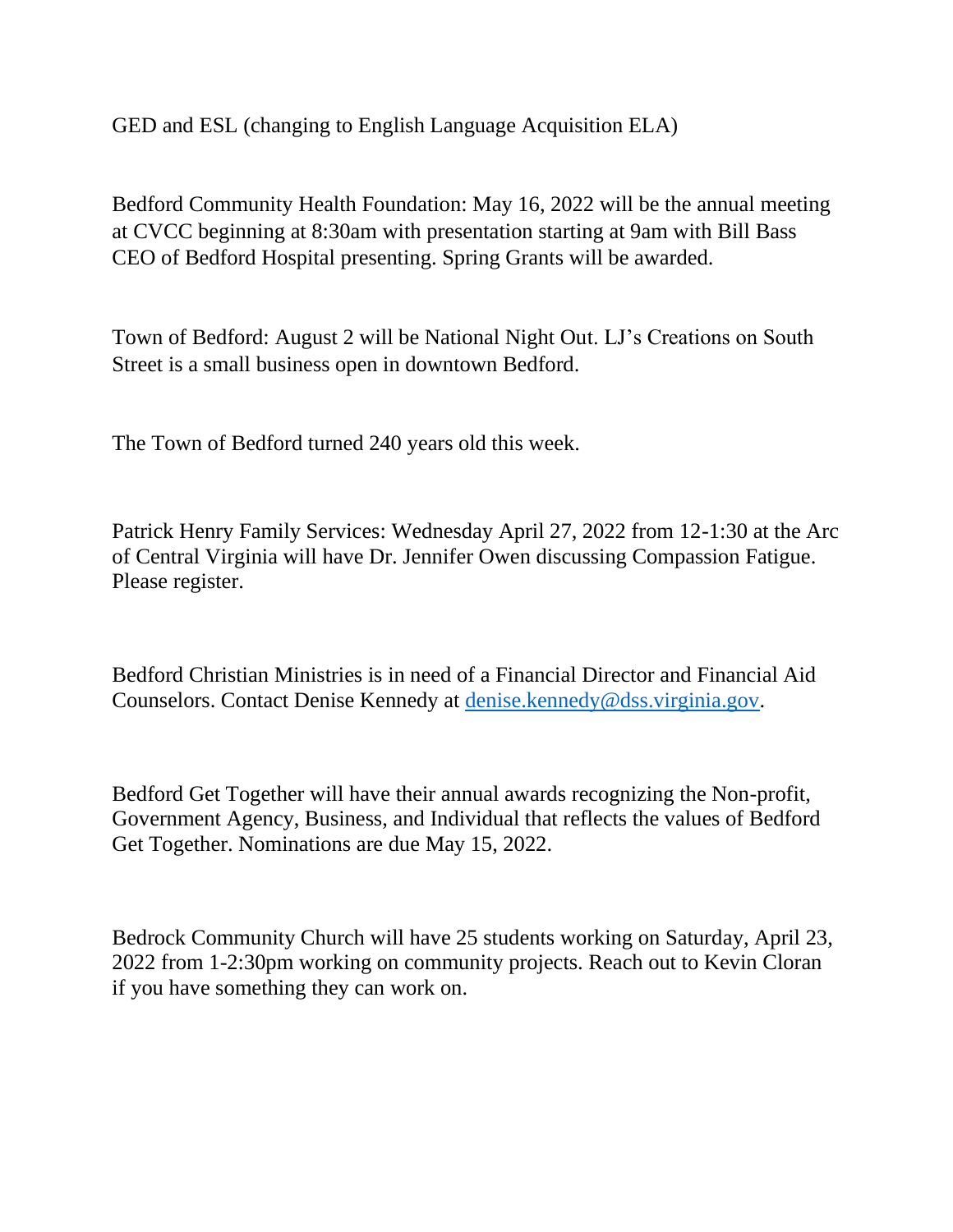DSS: The "Unwinding" will likely begin in July 2022 where Medicaid and SNAP will go back to pre COVID rules. Any recipients need to make sure their addresses and telephone numbers are provided to the Department.

Greater Lynchburg Habitat for Humanity will be in Bedford starting next week.

BARC:

June 8, 2022 1pm Claudia Fletcher will be providing a training at The Out Post on "What to do with the Strategic Plan in your bottom drawer".

There will be a press release announcing Betty Easter for working with BARC to align all strategic plans and send announcements.

The steering committee will be working on how to pay for Betty's position going forward. She will be operating beginning May 2 from 1-4pm at the Hope for Tomorrow office.

Aging/Eldercare: Next meeting is today at 2pm and is virtual.

Childcare: No update.

Crime Prevention: Next meeting is Thursday, April 28<sup>th</sup> at 5:30pm.

Healthy Foods: Met yesterday. Working on Strategic Plan and there is a meeting on May 19th at 9am at the Library with VA Community Capital.